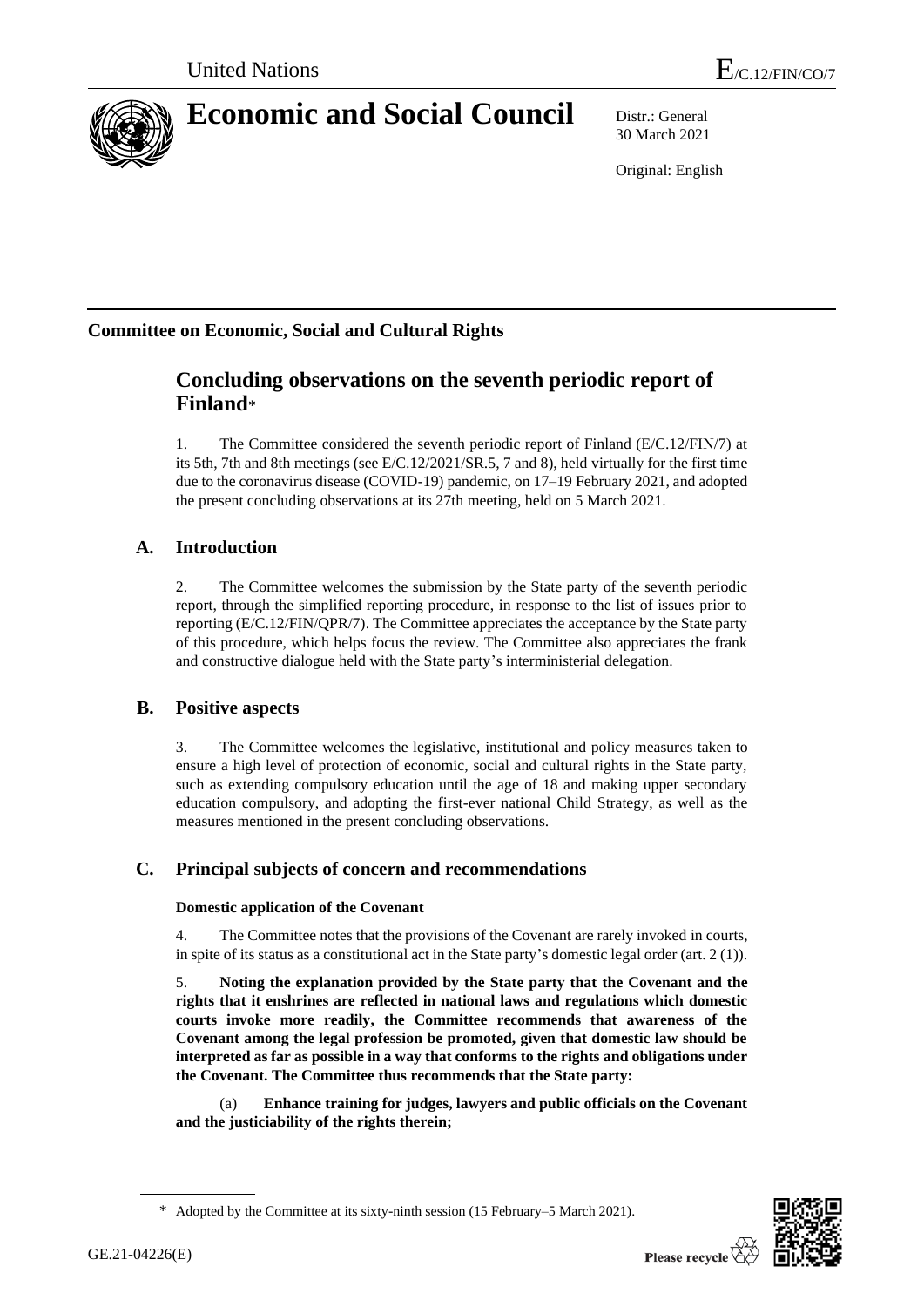(b) **Raise awareness of economic, social and cultural rights and the communications procedure under the Optional Protocol among the public;**

(c) **Conduct impact assessments on the Covenant rights, including on equal rights of men and women, not only for proposed legislation, but also in policymaking processes.**

#### **Business and human rights**

6. While appreciating the State party's leadership in promoting the business and human rights agenda in regional and international forums, the Committee is concerned at the limited impact of the implementation of its National Action Plan on Business and Human Rights and at the absence of legal obligations for businesses under the State party's jurisdiction to exercise human rights due diligence. In this regard, the Committee is concerned at reports about the lack of a thorough human rights impact assessment of a project operated abroad by UPM, a company domiciled in the State party (art. 2 (1)).

7. **The Committee recommends that the State party adopt a regulatory framework on human rights due diligence making it compulsory for companies domiciled in the State party or under its jurisdiction to identify, prevent and address human rights violations in their operations, including abroad. Such companies should be liable for violations. Victims, including non-nationals, should be able to access effective remedies in the State party. Moreover, the Committee urges the State party to conduct investigations when reports of human rights violations by Finnish companies are brought to its knowledge. The Committee refers the State party to its general comment No. 24 (2017) on State obligations under the Covenant in the context of business activities.** 

#### **Access to COVID-19 vaccines and drugs**

8. Noting the State party's intention to use its own ongoing research and development projects to support global availability and accessibility of COVID-19 vaccines, the Committee regrets that the State party did not give an indication, at the time of the dialogue, that it would play an active role in advocating for universal, equitable and affordable access to COVID-19 vaccines and drugs in regional and international organizations of which it was a member (arts. 2 (1), 12 and 15).

9. **The Committee recommends that the State party make every effort to exercise its leverage in the regional and international organizations of which it is a member to advocate for universal, equitable and affordable access to COVID-19 vaccines and drugs, which should include the possibility of supporting the proposals made at the World Trade Organization to establish a temporary waiver for some intellectual property rights for vaccines, at least for as long as the pandemic continues. The Committee draws the attention of the State party to its statement made in 2020 on universal and equitable access to vaccines for the coronavirus disease (COVID-19) (E/C.12/2020/2), to paragraph 82 of its general comment No. 25 (2020) on science and economic, social and cultural rights and to paragraph 39 of its general comment No. 14 (2000) on the right to the highest attainable standard of health.** 

#### **Official development assistance**

10. The Committee regrets the State party's slow progress towards reaching the internationally agreed target for official development assistance (art. 2 (1)).

11. **The Committee recommends that the State party step up its efforts to meet the internationally agreed target for official development assistance of 0.7 per cent of gross national income. It also recommends that the State party ensure that its contribution to the Green Climate Fund is over and above the current level of official development assistance and is not to the detriment of development assistance in other areas.**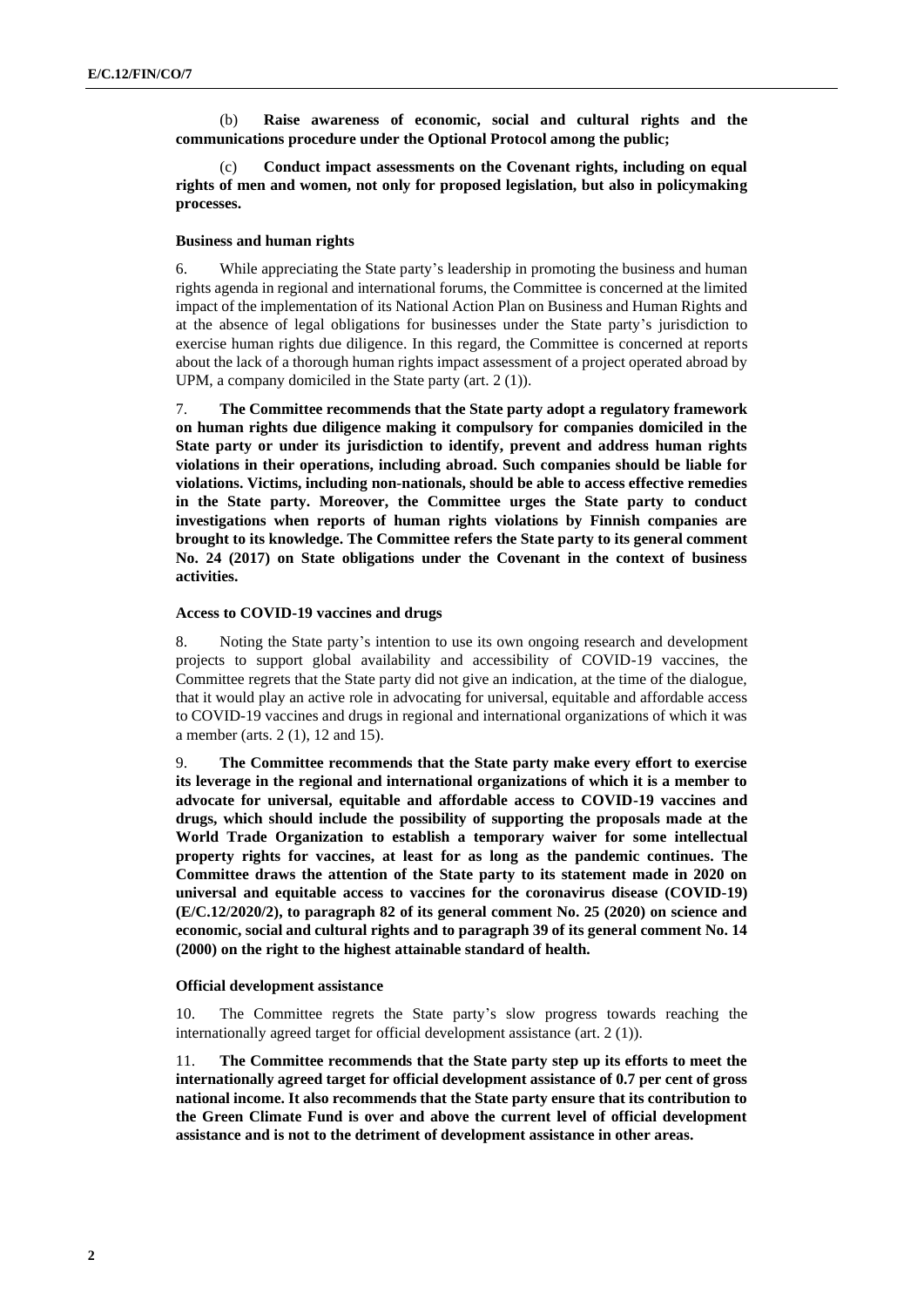#### **Data collection**

12. The Committee notes with appreciation the generally high level of enjoyment of economic, social and cultural rights in the State party. Nonetheless, it is concerned that some sections of the population are marginalized and disadvantaged in the exercise of the Covenant rights, as is addressed in the present concluding observations, and that the lack of disaggregated statistical data hampers a reliable assessment of the extent of inequality and discrimination as well as the possibility of using data to inform related policies (art. 2 (2)).

13. **The Committee recommends that the State party improve its data-collection system with a view to producing reliable data disaggregated on the basis of prohibited grounds of discrimination and to identifying those groups that are disadvantaged in their exercise of economic, social and cultural rights. In this regard, the Committee also recommends that the State party: (a) apply a participatory approach and appropriate methodologies in order to collect data on "hard to count", marginalized populations and those who may be excluded from traditional household surveys; and (b) use, on the basis of the principle of self-identification, proxy indicators to circumvent the legal prohibition on collecting data on the basis of ethnicity. The Committee refers the State party to the publication by the Office of the United Nations High Commissioner for Human Rights on a human rights-based approach to data.**

#### **Non-discrimination**

14. The Committee notes with concern reports of continued discrimination against groups such as the Sami and those with a migrant background, which necessarily hampers the equal exercise of rights in areas such as employment, housing and education. The Committee is also concerned at information about a lack of visibility of these groups in society in the State party (art. 2 (2)).

15. **The Committee recommends that, in the revision of the Non-Discrimination Act and other relevant laws, the State party: (a) expand the scope of its legislation to cover discrimination committed by individuals; and (b) improve the effectiveness of the antidiscrimination institutional framework. The Committee also recommends that the State party implement the action plan to combat racism and discrimination and other relevant policies in a participatory manner, paying particular attention to combating discrimination in the exercise of economic, social and cultural rights as well as to increasing the visibility of those groups that are not from the ethnic majority, with a view to promoting greater respect for cultural diversity in the State party. The Committee draws the attention of the State party to its general comment No. 20 (2009) on non-discrimination in the enjoyment of economic, social and cultural rights.**

#### **Rights of persons with disabilities**

16. The Committee notes with concern the additional difficulties experienced by persons with disabilities due to measures taken to contain the spread of COVID-19, such as the lack of access to services, and isolation (art. 2 (2)).

17. **While noting the statement by the State party that COVID-19 response measures also apply to persons with disabilities, the Committee draws the attention of the State party to the differing effect of these measures due to disabilities. Thus, the Committee urges the State party to consult with organizations and representatives of persons with disabilities with a view to designing the most appropriate preventive measures.** 

#### **Equal rights of men and women**

18. The Committee is concerned at the gender segregation in the labour market and in educational choices. While noting that the State party's social security system provides coverage for carers, it remains concerned that women continue to bear the primary responsibility for unpaid care work in the family and that uptake of parental leave among men remains low (art. 3).

19. **The Committee recommends that the State party allocate adequate resources for the implementation of the recommendations of the research project entitled "Breaking**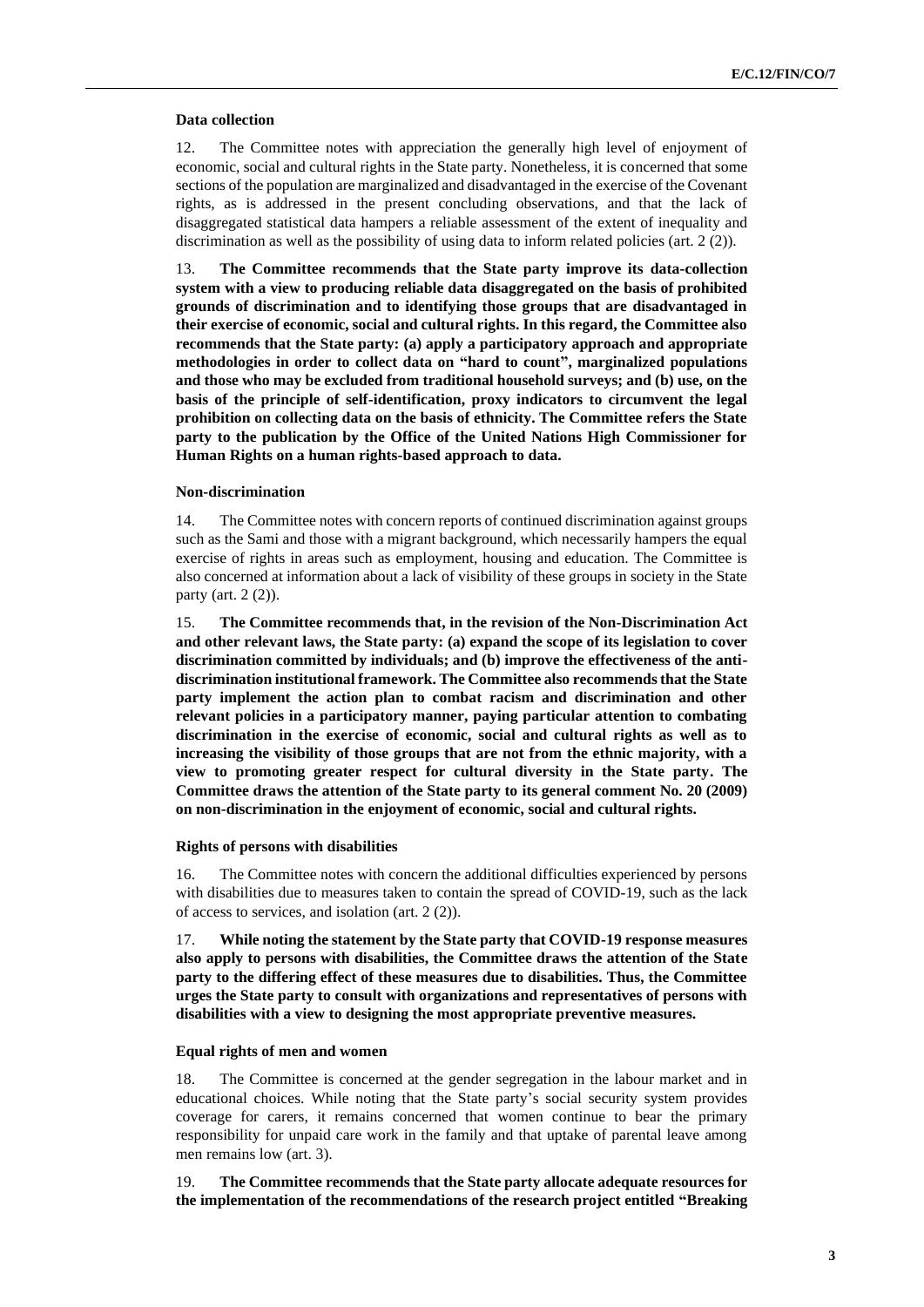**down the barriers: reasons for young people's educational choices and ways of reducing gender segregation in educational and occupational fields (2017–2019)". The Committee also recommends that, in addition to the "strategic desegregation" project and other projects planned under the Equal Pay Programme 2020–2023, the State party:** 

(a) **Implement temporary special measures in order to accelerate representation in educational and occupational fields where either sex is underrepresented;** 

(b) **Pursue awareness-raising campaigns challenging stereotypical expectations of gender roles;** 

(c) **Implement measures to facilitate the return to work of carers of the family, especially those who are unemployed;** 

(d) **Strengthen legal protection against discrimination and unfair dismissal from work of pregnant workers;**

(e) **Review the parental leave system and consider introducing nontransferable parental leave for either parent, with a view to encouraging men to take up care responsibilities;**

(f) **Mitigate the impact of care-related career interruptions on older women's pension benefits.** 

#### **Gender pay gap**

20. The Committee is concerned at the slow pace at which the gender pay gap is narrowing in the State party. It also notes that while the preparation of the Equal Pay Programme has been completed, full implementation of the Programme without binding measures will not significantly accelerate the reduction of the gender wage gap (arts. 3 and 7).

21. **The Committee recommends that the State party establish time-bound targets for closing the gender pay gap. It also recommends that the State party:**

(a) **Put into place an institutional mechanism for the promotion of equal pay and the monitoring of progress;** 

(b) **Legislate on remuneration transparency, with a view to making it easier to challenge unequal pay;** 

(c) **Conduct surveys of rates of remuneration across organizations, enterprises and professions with a view to identifying underremunerated functions and re-evaluating applicable rates;** 

(d) **Address other root causes of the gender pay gap, such as women's overrepresentation in temporary employment.** 

22. **In this regard, the Committee refers the State party to paragraphs 11 to 17 of its general comment No. 23 (2016) on the right to just and favourable conditions of work.**

#### **Unemployment**

23. While welcoming measures such as the Youth Guarantee Programme, the improvement of the existing apprenticeship model, and other measures implemented pursuant to the Youth Act, the Committee is concerned that young people experience difficulties in securing stable and decent employment. Moreover, the Committee is concerned at the loss of jobs due to the COVID-19 crisis, especially among groups that have traditionally been affected by unemployment, such as young people, persons with disabilities, those who are over 50 years old and women with a migrant background (art. 6).

24. **The Committee recommends that the State party strengthen specialized services, such as the One-Stop Guidance Centres, to assist and support jobseekers in order to enable them to identify and find available employment, especially in the context of fewer job opportunities due to the COVID-19 crisis. The Committee also recommends that**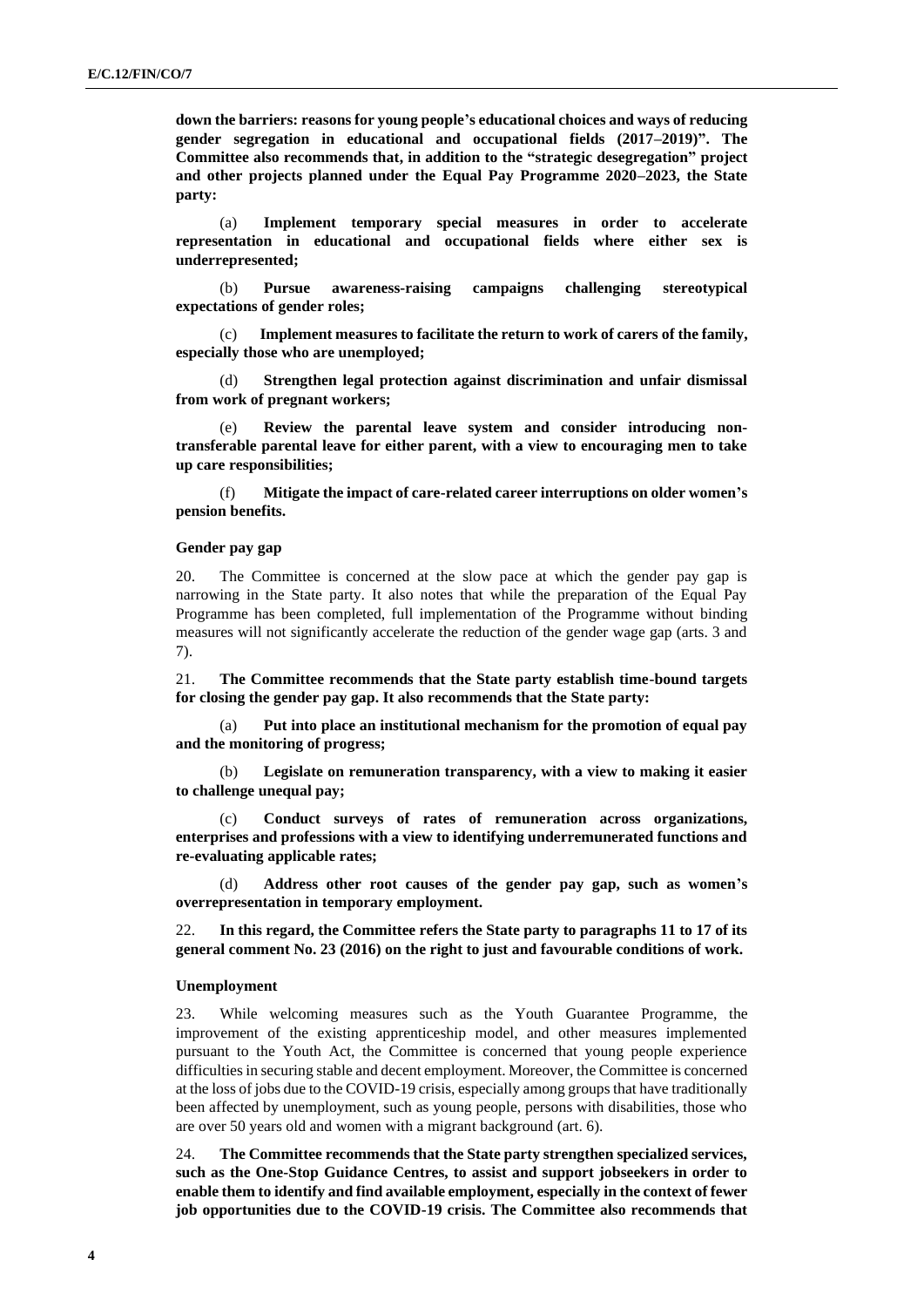**the State party monitor the implementation of temporary adjustments to labour legislation in response to the COVID-19 pandemic in order to prevent abuse by employers and to ensure that employment contracts that have been temporarily suspended are indeed reinstated as soon as conditions so permit.** 

#### **Conditions of work**

25. The Committee notes with concern reports that provisions on minimum pay in collective agreements are not always respected, especially for migrant workers. The Committee is also concerned at the lack of legal protection of the labour rights of seasonal workers in the agricultural sector, such as pickers of wild berries, who are often employed without a contract and thus vulnerable to exploitation (art. 7).

26. **The Committee recommends that the State party investigate reports of breach of provisions on remuneration in collective agreements and increase labour inspection in sectors of the economy where such violations are likely to occur. It also recommends that the State party improve complaints mechanisms in these sectors to make them easily accessible, assist victims in obtaining redress, and ensure that contravening employers, even when they are based abroad, are subject to sanctions. Moreover, it recommends that the State party extend coverage by labour and social security legislation to seasonal workers, including those in the agricultural sector, ensuring, among other things, that they receive fair wages reflecting their conditions of work. In this regard, the Committee refers the State party to paragraph 47 of its general comment No. 23 (2016) on the right to just and favourable conditions of work.**

#### **Right to social security**

27. While noting the information from the State party that the amounts of several social security benefits have been increased, the Committee is nonetheless concerned that cuts in benefits and the freeze on the National Pensions Index during the 2015–2019 parliamentary term rendered these benefits inadequate and disproportionately affected groups that had already been disadvantaged (art. 9).

28. **The Committee urges the State party to include in the reform of the Social Security Act safeguards to ensure that social benefits remain adequate and that such cuts as are contemplated, including in the context of austerity measures:**

(a) **Are temporary, covering only the period of crisis;** 

(b) **Are necessary and proportionate, in the sense that the adoption of any other policy, or a failure to act, would be more detrimental to economic, social and cultural rights;** 

(c) **Should not disproportionately affect disadvantaged and marginalized groups;** 

(d) **Are accompanied by other measures such as social transfers to mitigate inequalities arising in times of crisis;** 

(e) **Preserve a core amount of benefit that enables beneficiaries to have an adequate standard of living. The Committee refers the State party to its general comment No. 19 (2007) on the right to social security, as well as to the letter of its Chairperson (2012) on austerity measures (E/2013/22-E/C.12/2012/3, annex VI (B)).**

#### **Labour and pension rights for persons with disabilities**

29. The Committee is concerned that persons with disabilities are disadvantaged in the labour market. It is also concerned at the current "integrated shelter work" arrangements, which are without pay or leave entitlements or any contribution to old age pension for persons with disabilities placed therein. Moreover, it notes with concern that neither the amount of the pension for persons with disabilities nor its eligibility requirements adequately take into account disability-related costs (arts. 6, 7 and 9).

30. **The Committee recommends that the State party ensure that workers with disabilities enjoy the right to just and favourable conditions of work on an equal basis**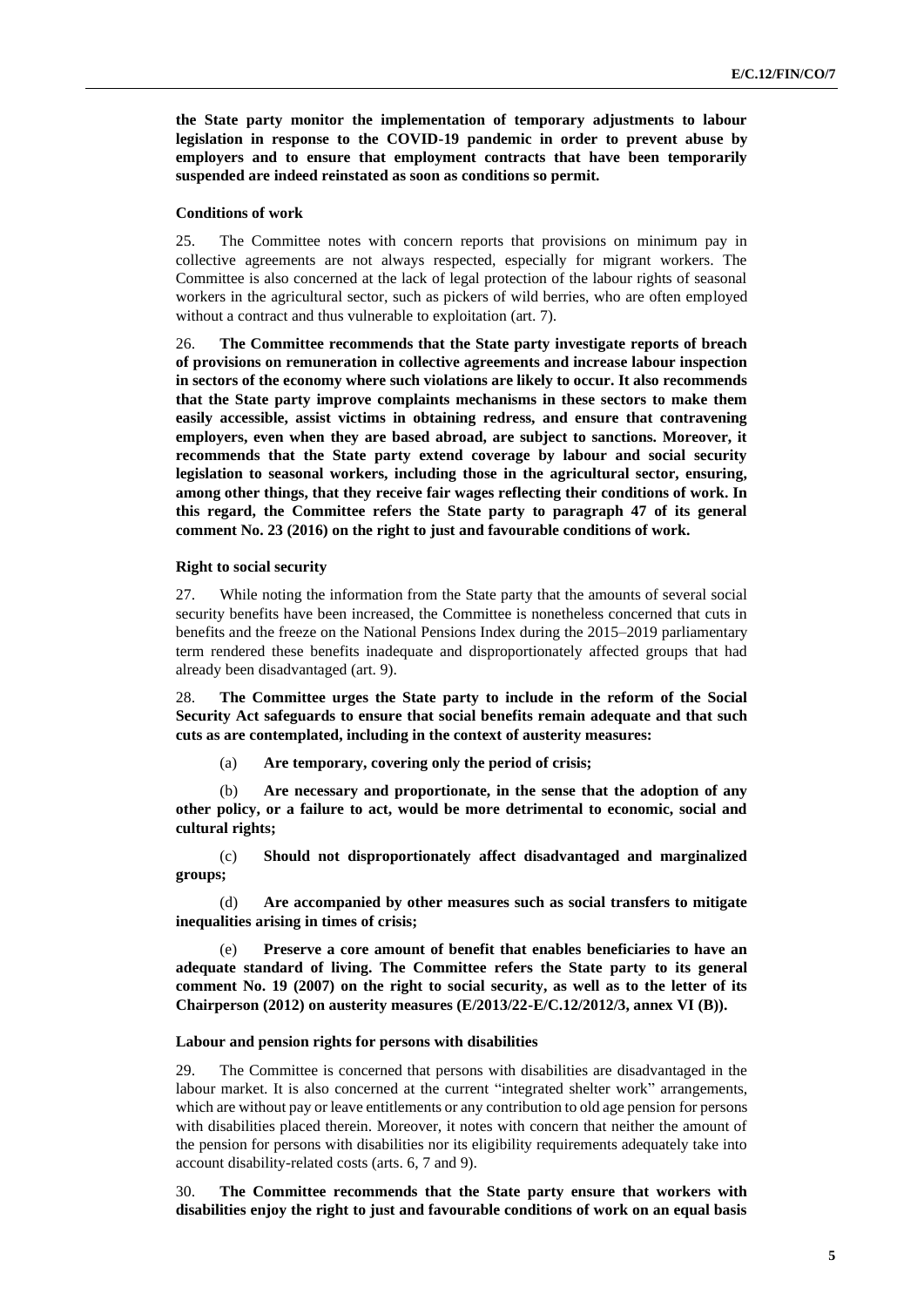**with others. In this regard, it recommends that the State party discontinue the practice of segregating workers with disabilities in sheltered workplaces, amend legislative provisions thereon, and ensure that persons with disabilities:**

(a) **Are guaranteed reasonable accommodation in the workplace;** 

(b) **Receive fair remuneration for the work they perform, providing a decent living for them and their families;** 

(c) **Enjoy equal remuneration for work of equal value and do not suffer wage discrimination due to a perceived reduced capacity for work.** 

31. **Moreover, the Committee recommends – while the State party seeks to abolish poverty traps – that it ensure that the amount of pension benefits adequately covers both income replacement and disability-related costs. Furthermore, the Committee recommends that the State party adopt a definition of "disability" that will allow a better collection of data on the situation of persons with disabilities.** 

#### **Protection of children and the family**

32. The Committee is concerned at reports of more frequent recourse to placing children in alternative care, and of insufficient assistance being provided to children of undocumented migrants and to unaccompanied children (art. 10).

33. **The Committee recommends that the State party prioritize efforts to keep children in, or return them to, the care of their family and to ensure families' access to forms of support in the caregiving role. In this regard, it recommends that the State party increase the capacity of preventive social care services, address the shortage of qualified personnel that has been identified and ensure that children of undocumented migrants and unaccompanied children benefit effectively from social care services.** 

#### **Rights of older persons**

34. The Committee is also concerned at the shortage of affordable residential care for older persons (art. 10).

35. **The Committee recommends that the State party:**

Guarantee in its legislation the rights of older persons both to independent **living and to affordable and quality care, including residential care, as well as the right to self-determination;** 

(b) **Pursue and monitor the realization of these rights in the restructuring of social services;** 

(c) **Increase the overall supply of affordable residential care, with adequate and qualified personnel.**

#### **Poverty**

36. Noting the measures taken by the State party to mitigate the impact of the COVID-19 pandemic on the population, the Committee is concerned that past cuts in social security benefits as well as the COVID-19 crisis have put a greater number of households, especially those with children, at risk of poverty or exclusion, and that austerity measures implemented during the 2015–2019 parliamentary term affected income redistribution in the State party (arts. 10 and 11).

37. **The Committee recommends that the State party monitor the impact on reduction of poverty and inequalities from the reforms of the social and health services as well as from the programmes that it will put in place to improve services for families with children and to secure their income.**

#### **Homelessness**

38. The Committee notes that programmes implemented by the State party in 2018 and 2019 have reduced long-term homelessness by nearly 50 per cent. At the same time, the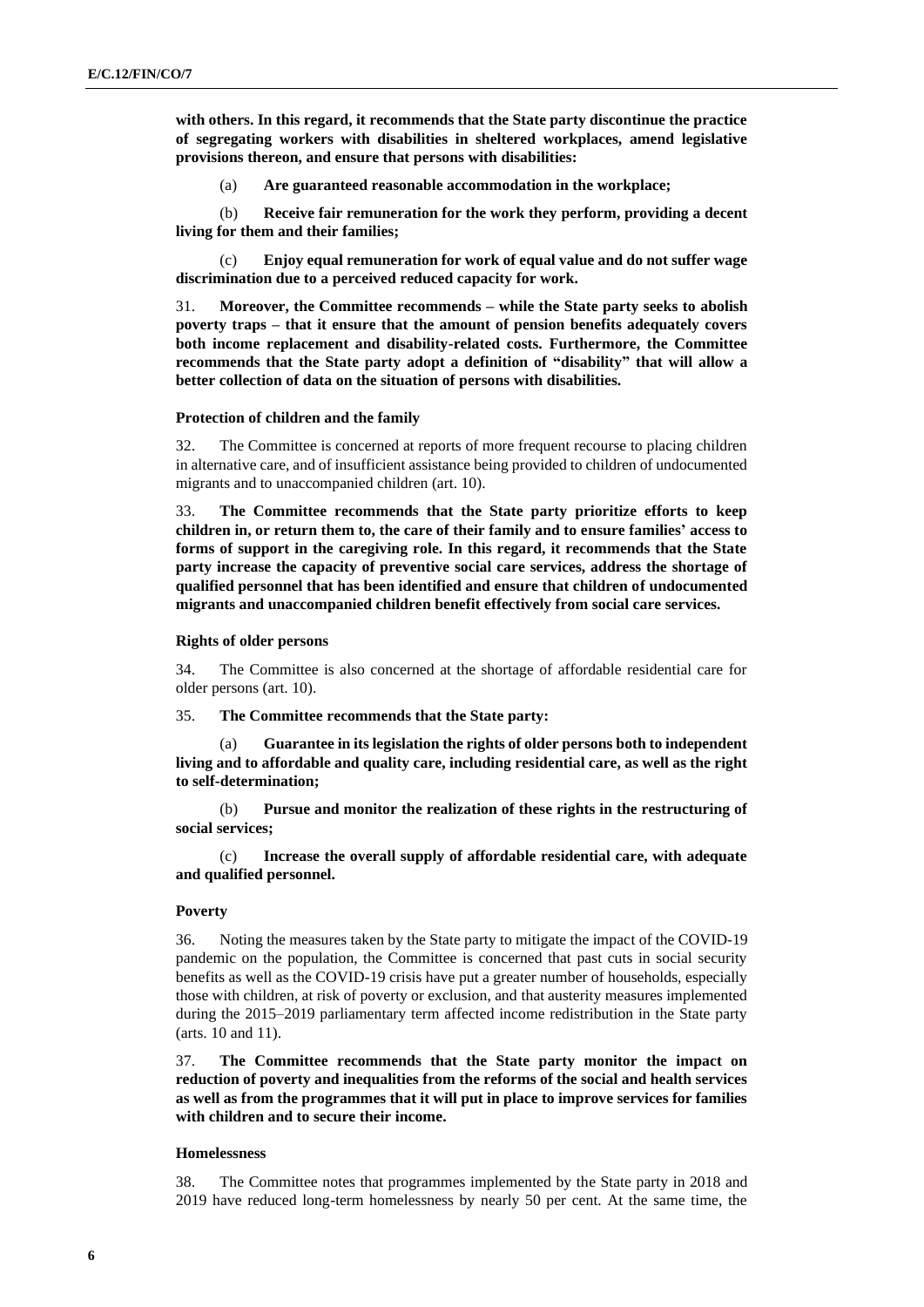Committee notes with concern the lack of measures targeted at the prevention of homelessness among certain groups, such as former inmates (art. 11).

39. **The Committee recommends that, as a priority, durable solutions be sought for homeless persons. It also recommends that the State party prevent homelessness by, among other things:**

(a) **Increasing shelter capacity, including places exclusively for women, and increasing the availability of affordable housing, throughout the country;** 

(b) **Enabling social support and ensuring that housing and rental agencies do not engage in practices that discriminate against groups such as persons with poor or no credit history, former inmates and those who have served community sentences, lesbian, gay, bisexual, transgender and intersex persons, and migrants.** 

40. **The Committee refers the State party to its general comment No. 4 (1991) on the right to adequate housing.** 

#### **Health system**

41. The Committee is concerned that primary health-care services are not sufficiently available and accessible throughout the country. The Committee is also concerned that certain groups experience greater difficulties in accessing services (art. 12).

42. **Noting the objectives of the State party's restructuring of health and social services to reduce inequalities in health and well-being and to improve the quality and availability of affordable health and social services, the Committee recommends that the State party monitor the impact of the reform on availability, equal access, affordability and quality of health and social services throughout the country. In this regard, the State party should ensure that the stronger role for third-sector organizations in the promotion of health and well-being is premised on the right to health for all. The Committee also recommends that, in addition to taking account of regional characteristics, the reform should address the obstacles to access to services by groups such as unemployed persons, older persons and undocumented migrants. Recalling its general comment No. 14 (2000) on the right to the highest attainable standard of health, the Committee recommends that the State party ensure that all persons, including migrants, have in law and in practice equal access to preventive, curative and palliative health services, regardless of their legal status and documentation.** 

#### **Mental health care**

43. The Committee notes with concern the mental health-care deficit in the State party, including due to an uneven geographical coverage of services and unequal access to appropriate treatment and care for disadvantaged groups (art. 12).

44. **The Committee recommends that the revision of the Mental Health Act and the Act on Substance Abuse as well as the implementation of the National Mental Health Strategy 2020–2030 and other relevant strategies be based on the right to health. It thus calls on the State party to:**

(a) **Increase the availability of mental health care, especially communitybased care, in underserved regions and settings, such as schools and prisons;** 

- (b) **Enhance services for preventive and early interventions;**
- (c) **Increase the availability of affordable mental health care.**

45. **Moreover, it recommends that the Strategy include targeted measures for groups such as children and young people, asylum seekers and refugees, low-income households, and former inmates, addressing obstacles to their access to appropriate services.**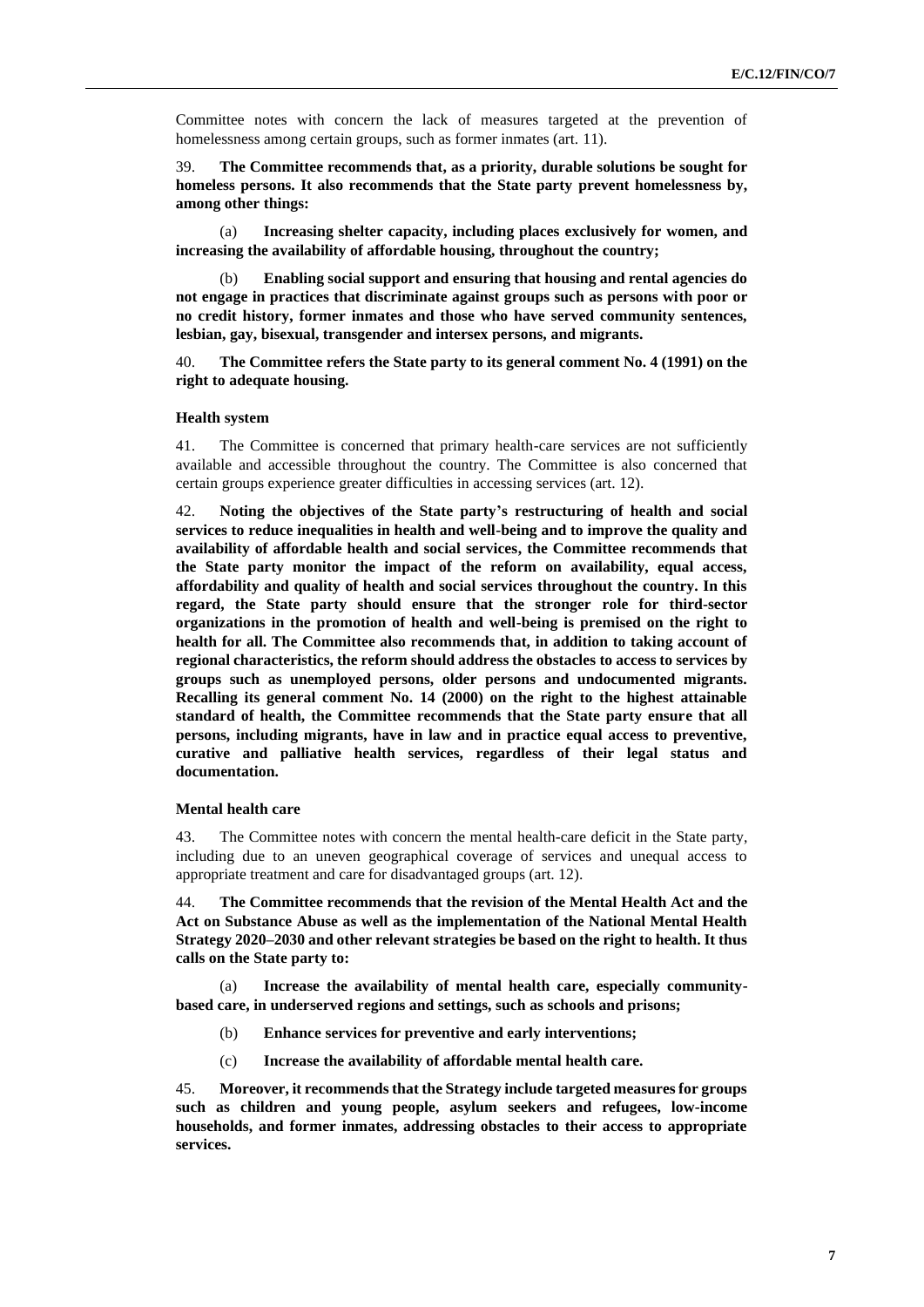#### **Right to education**

46. The Committee notes with concern the findings of the school health survey highlighting poorer educational outcomes and bullying at school of pupils of migrant origin, children with disabilities, children in alternative care and lesbian, gay, bisexual, transgender and intersex pupils. The Committee is also concerned that Roma pupils continue to experience discriminatory attitudes at school, report higher dropout rates, and are often de facto schooled in segregated classes, in spite of the State party's philosophy of inclusion in the education system (arts. 13 and 14).

47. **Recalling that bullying and discrimination are impediments to the enjoyment of the right to education, the Committee recommends that the State party incorporate the promotion of understanding and tolerance as well as prohibition of discrimination in school curricula, and that it provide the necessary training thereon, including on the provisions of the Non-Discrimination Act and the Act on Equality between Women and Men, to teaching personnel. It also recommends that the State party monitor the effectiveness of the Programme for the Prevention of Discrimination and Bullying in School that it is implementing. Moreover, the Committee reiterates the recommendation in its previous concluding observations, urging the State party to ensure equal access to inclusive education for all children, including children with a migrant background and Roma children. Furthermore, it recommends that the State party address the socioeconomic root causes of dropping out of school and that it ensure that delivery systems at all levels of education respond to the needs of students from different social and cultural backgrounds.** 

#### **Language rights**

48. While noting that online teaching of Sami languages has been rolled out, the Committee is concerned that teaching of and education in Sami languages remains insufficient, especially outside the Sami homeland. It is also concerned at the fact that the right of the Sami to receive services in their languages, as provided by the Sami Language Act, is not always guaranteed (arts. 13–15).

49. **The Committee recommends that the State party recognize teaching of and education in Sami languages as a right. In this regard, it recommends that in the context of the implementation of the revised Strategy for the National Languages and the language policy programme, the State party improve the availability, accessibility and quality of Sami languages education by: (a) allocating more resources for the development of teaching materials; (b) training more Sami languages teachers; and (c) expanding the reach outside the Sami homeland of existing Sami languages courses, including those delivered through distance learning. Moreover, the Committee recommends that the State party ensure that actors in the health and social care sectors, including private actors and outside the Sami homeland, comply with the obligation under the Sami Language Act to guarantee service provision in the Sami languages.**

#### **Cultural rights of the Sami**

50. The Committee is concerned that legislative changes, infrastructure projects and incursions into their lands have eroded the rights of the Sami to maintain their way of life and traditional livelihoods, including reindeer husbandry and fishing. It is also concerned at the lack of a legal obligation to conduct consultations with a view to obtaining the free, prior and informed consent of the Sami on matters that affect their lands and resources. Moreover, the Committee regrets the delay in the ratification of the International Labour Organization (ILO) Indigenous and Tribal Peoples Convention, 1989 (No. 169) (arts. 1 (1), 2 (2), 11 and 15).

51. **The Committee urges the State party to act upon instances of infringement on the rights of the Sami in order to maintain their culture, way of life and traditional livelihoods. In this regard, it recommends that the State party assess the impact of existing laws on these rights and enact the necessary amendments, including in the context of the revision of the Reindeer Husbandry Act. Moreover, the Committee urges the State party to strengthen the legal recognition of the Sami as indigenous peoples and**